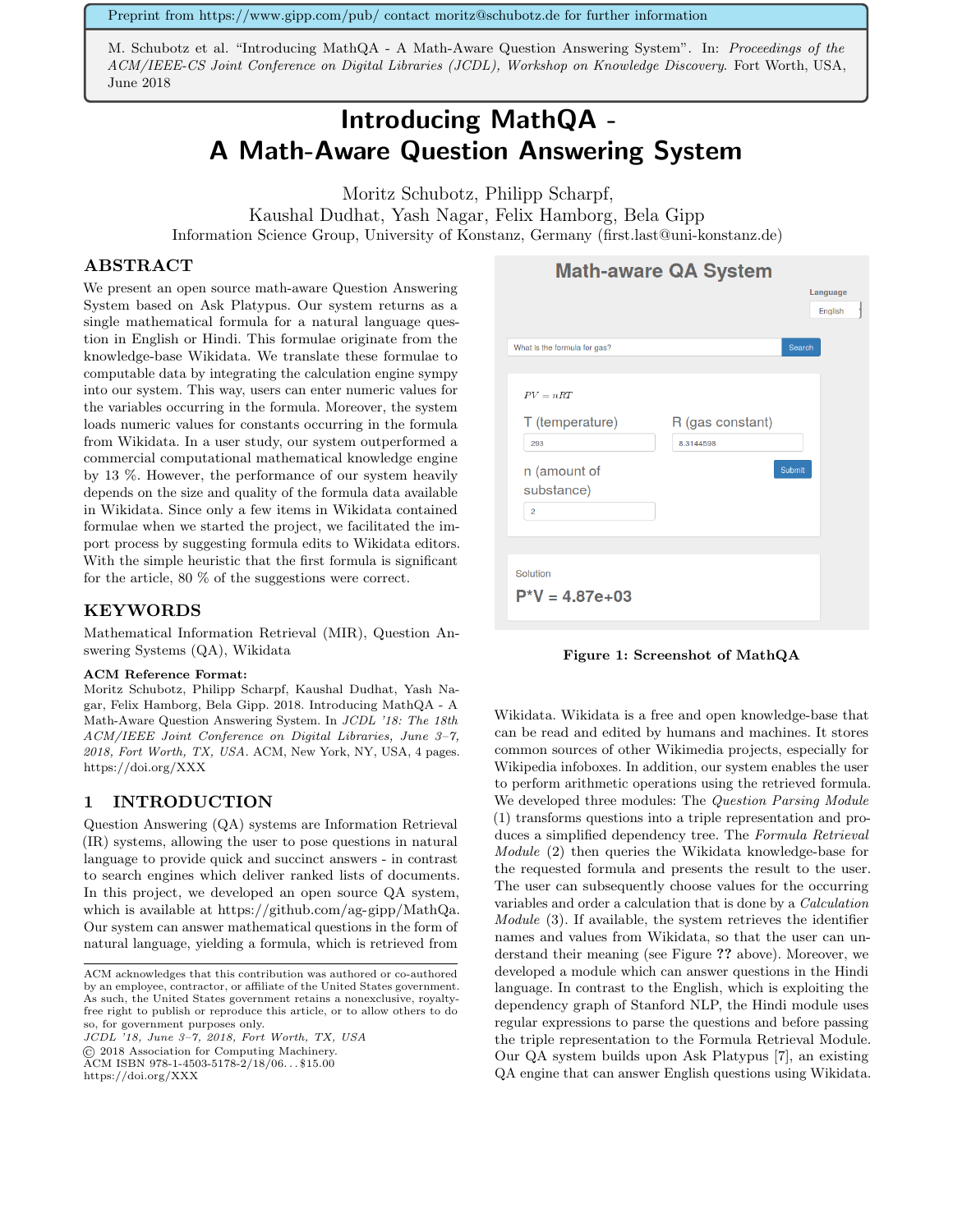We chose Ask Platypus as the best among other Wikidatabased QA systems and extended its functionality to include mathematical questions. Finally, we evaluated the system's performance and the quality of results in comparison to a commercial computational mathematical knowledge-engine. Our system outperforms the reference engine on some definition and geometry type questions, and we conjecture that the validity can be expanded to the whole domain. Before building the QA system, we performed a seeding of all currently available mathematical formulae (labeled by math-tags) from Wikipedia into Wikidata. Each section of this paper is divided into two parts: the first part describes the process of seeding the Wikidata knowledge-base with mathematical formulae from Wikipedia as a separate project, laying the foundation for the second part, its application in the QA system.

Vision. The mathematical QA system is a first motivating application that exploits the mathematical knowledge seeded into Wikidata. It is a first step towards our longterm goal of building a collaborative, semi-formal, language independent math(s) encyclopedia hosted by Wikimedia at math.wikipedia.org [\[3\]](#page-2-1). Using the popular Wikipedia framework as frontend will help popularize the project and motivate many experts from the mathematical sciences to contribute. We envisage a future centralized, machine-readable repository for mathematical world-knowledge that can be utilized to enable cross-article queries, e.g., to automate proofs of mathematical theorems. A crucial foundation for a path towards this long-term goal is having a large amount of mathematical data in Wikidata. This paper is a starting point for the development of effective methods to automatically seed Wikidata with mathematical formulae from Wikipedia or STEM documents.

Problem Setting. Wikipedia consists of many pages related to mathematics. However, promptly grasping the essence of an article can be a difficult task as many pages contain a lot of information. Using Wikipedia means reading articles, and there currently is no way to automatically gather information scattered across multiple articles [\[5\]](#page-2-2). To overcome this problem, Wikidata can be used as a source. Wikidata provides machine-readable content that can automatically be interpreted by a computer and queried to access specific information. Thus, there is a huge potential in adding formulae related to all mathematical topics as items to Wikidata, enabling direct access to the defining formula of a requested mathematical concept. The first goal of this project was to enrich Wikidata with mathematical knowledge it currently lacks. Adding this information into Wikidata will not only increase the content of these items but also make them more meaningful and useful. Furthermore, these formulae will be machine-interpretable and can be used in many applications in the STEM disciplines. Most importantly, we are then able to develop the mathematical QA system which can directly answer mathematical questions provided by the user, using the mathematical formulae and relations available on Wikidata. As a result, instead of retrieving a whole Wikipedia page which is full of text, users will directly get the desired piece of information, the formula they are looking for.

Research Objectives. Motivated by the lack of mathematical knowledge in Wikidata, the following research objective was defined:

### Identify and extract defining formulae from all the available mathematical articles on Wikipedia to seed them into the Wikidata knowledge-base.

To achieve this objective, the following tasks were performed: 1.) Identification of mathematical articles from the Wikipedia data dump. 2.) Manual analysis to determine the defining formula of an individual article. 3.) Seeding of the retrieved formulae into Wikidata using the Primary sources tool [\[1\]](#page-2-3). 5.) Evaluation of the overall correctness and accuracy of the data migration by precision, recall, and f-measure.

Subsequently, we capitalized on the formulae seeded into Wikidata to

#### Build a math-aware QA system, processing a mathematical natural language question to retrieve a formula from Wikidata and allow a calculation based on input values for the occurring variables provided by the user.

We performed the following subtasks: 1.) Development of a Question Parsing Module that determines a triple representation of the user's input. 2.) Development of a Formula Retrieval Module to query Wikidata using pywikibot [\[2\]](#page-2-4). 3.) Development of a Calculation Module that performs a calculation based on the retrieved formula for the question and input values for the variables provided by the user. 4.) Evaluation of the overall performance and comparison to a commercial computational mathematical knowledge-engine. 5.) Development of regular expressions to maximize the number of answerable questions provided by the user in the Hindi language.

Section Outline. This paper is organized as follows: Section Background contains details about the Wikimedia sister projects Wikipedia and Wikidata and the concept of QA systems. Subsection Implementation describes our approach of transferring formulae from Wikipedia to Wikidata and the structure of the QA system which uses the seed. In subsection Evaluation we describe the construction of a random sample to assess the quality of the data transfer by precision, recall and f-measure. Subsequently, we evaluate the performance of the QA system and discuss its limitations. Finally, we conclude with a summary and suggested improvements for future work.

## 2 BACKGROUND

#### 2.1 Wikipedia and Wikidata

Started in 200[1](#page-1-0), mainly as a text-based resource, Wikipedia<sup>1</sup> is the world's largest online encyclopedia which allows its users to edit articles and add new information into it [\[4\]](#page-2-5).

<span id="page-1-0"></span><sup>1</sup><http://www.wikipedia.org>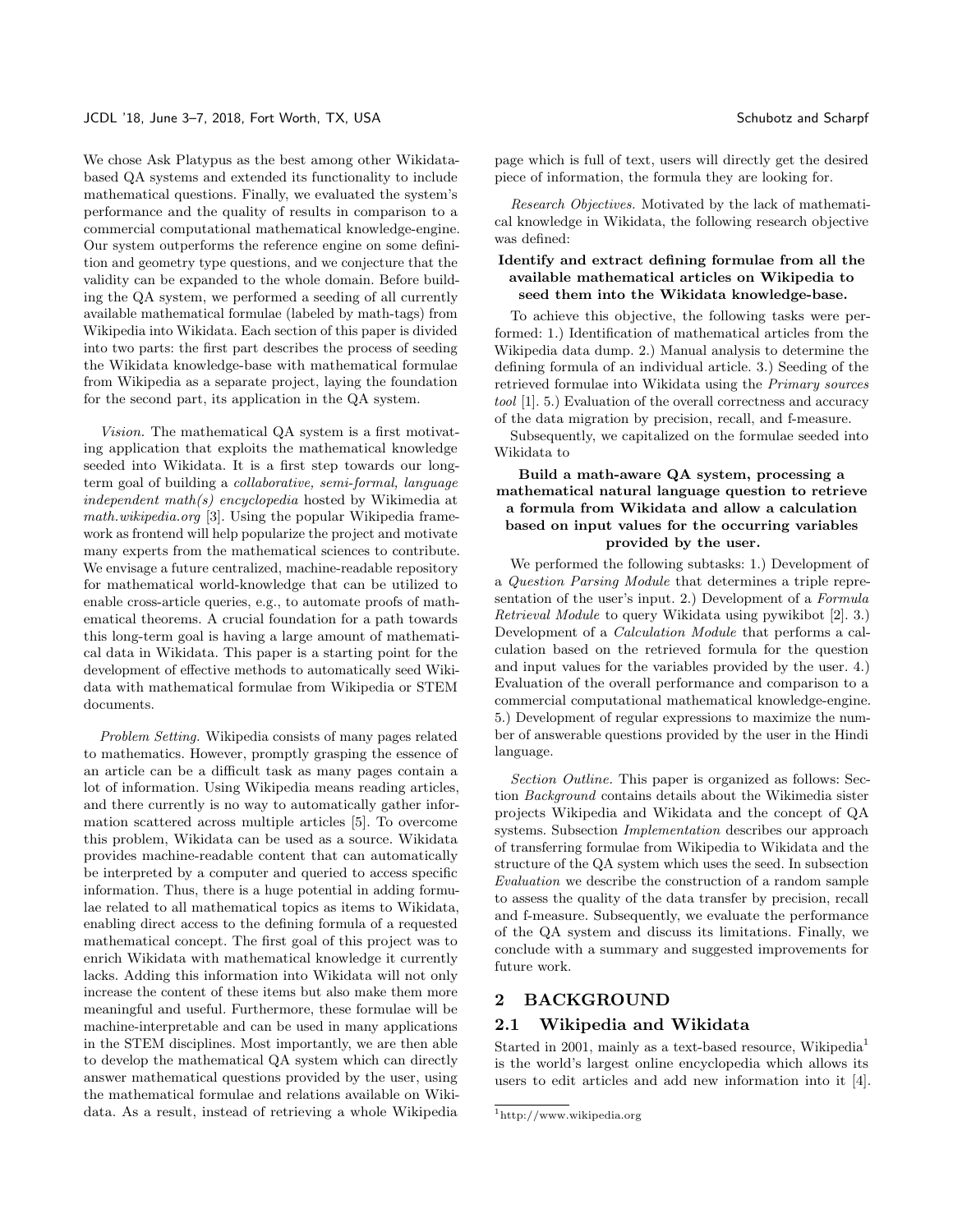# Introducing MathQA -

Wikipedia has collected an rapidly increasing amount of information, including numbers, coordinates, dates and other types of relationships among different domains of knowledge. Denny Vrandecic, ontologist at Google, claims that It has become a resource of enormous value, with potential applications across all areas of science, technology and culture [\[9\]](#page-2-6).

Wikipedia is open and welcomes everyone who wants to make a positive contribution. Ward Cunningham, the inventor of Wiki, describes Wikipedia as The simplest online database that could possibly work [\[6\]](#page-2-7).

End of the free preprint. Contact moritz@schubotz.de for further information.

## ACKNOWLEDGMENTS

We would like to thank Akiko Aizawa for her advice and for hosting us as visiting researchers in her lab at the National Institute of Informatics (NII) in Tokyo. Furthermore, we thank Wikimedia Foundation and Wikimedia Deutschland providing cloud computing facilities and us for a research visit. Besides many Wikimedians, Lydia Pintscher and Jonas Kress were a great help in getting started with Wikidata. This work was supported by the FITWeltweit program of the German Academic Exchange Service (DAAD) as well as the German Research Foundation (DFG grant GI-1259-1).

## REFERENCES

- <span id="page-2-3"></span>[1] S. S. (Google). Wikidata: Primary sources tool. [https:](https://www.wikidata.org/wiki/Wikidata:Primary_sources_tool) [//www.wikidata.org/wiki/Wikidata:Primary](https://www.wikidata.org/wiki/Wikidata:Primary_sources_tool) sources [tool.](https://www.wikidata.org/wiki/Wikidata:Primary_sources_tool) Accessed: 2018-04-11.
- <span id="page-2-4"></span>[2] 1. G. contributors. Pywikibot: Python library to automate work on MediaWiki sites. [https://www.mediawiki.org/](https://www.mediawiki.org/wiki/Manual:Pywikibot) [wiki/Manual:Pywikibot.](https://www.mediawiki.org/wiki/Manual:Pywikibot) Accessed: 2018-04-11.
- <span id="page-2-1"></span>[3] J. Corneli and M. Schubotz. "math. wikipedia. org: A vision for a collaborative semi-formal, language independent math (s) encyclopedia". In: Proc. CAITP (2017).
- <span id="page-2-5"></span>[4] W. Foundation. Wikipedia, The Free Encyclopedia. Accessed: 2018-04-11.
- <span id="page-2-2"></span>[5] M. Krötzsch et al. "Semantic Wikipedia". In: J. Web Sem. 5.4 (2007), pp. 251–261. DOI: [10.1016/j.websem.](https://doi.org/10.1016/j.websem.2007.09.001) [2007.09.001.](https://doi.org/10.1016/j.websem.2007.09.001)
- <span id="page-2-7"></span>[6] B. Leuf and W. Cunningham. "The Wiki way: quick collaboration on the Web". In: (2001).
- <span id="page-2-0"></span>[7] S. by Lexistems SAS and E. de Lyon. Ask Platypus. [https://askplatyp.us/.](https://askplatyp.us/) Accessed: 2018-04-11.
- <span id="page-2-6"></span>[9] D. Vrandecic and M. Krötzsch. "Wikidata: a free collaborative knowledgebase". In: Commun. ACM 57.10 (2014), pp. 78–85. doi: [10.1145/2629489.](https://doi.org/10.1145/2629489)